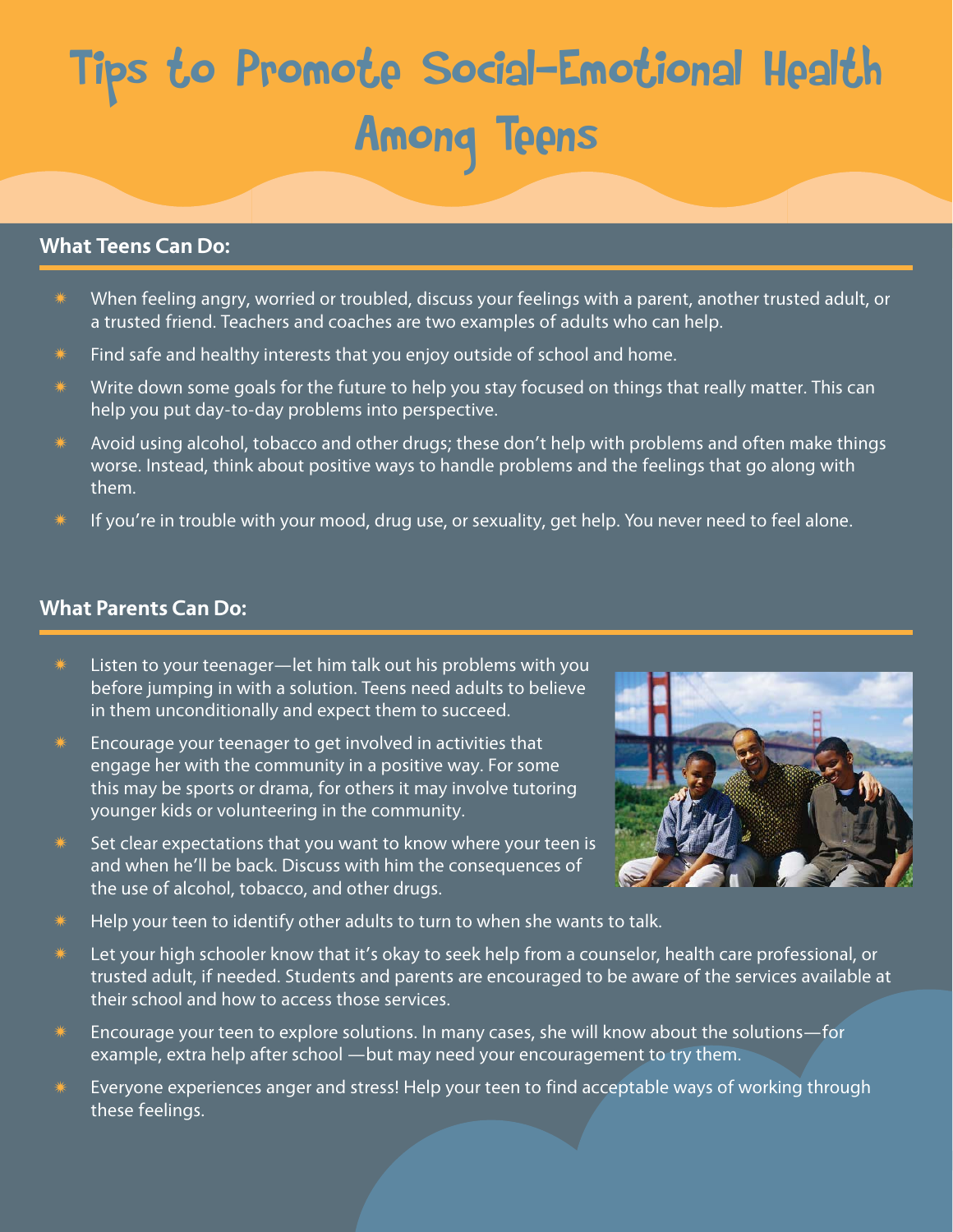$*$  Teenagers can be quite impulsive—never let a moment of despair become true tragedy. If your child is depressed or moody, be certain that he cannot access firearms, prescription drugs, or other dangerous items in your home.

#### **What Schools Can Do:**

- Schools can help students to feel safe and connected. They can provide meaningful interactions with caring adults on a daily basis and offer engaging after-school opportunities.
- Each student should have a sense of ownership, attachment, responsibility and input into school life. Schools can also help students find opportunities in the community where they can engage in positive roles.
- Some schools provide mental health services on site; others can help students connect with community resources and providers of these services.



#### **What Pediatricians Can Do:**

- Talk to high school counselors, parents, and patients to become familiar with the particular stresses and challenges facing teens in your particular community.
- Often doctors are the first people families turn to with mental health concerns. Recognize that the trusting relationship you have with your patients and parents can make you a good first person to talk to. Ask questions during exams about mental health status, and screen for mental health concerns.
- $*$  Help your patients and parents focus on the teen's assets or strengths—what she brings to the table to help her survive and thrive in the high school years. For example: goals, sense of self-worth, generosity.
- Know what resources are available in your community so that you can refer teens who need support. Make connections with mental health service providers and referral sources, and have information available in the office about mental health services.

### **A Final Thought:**

As adults, one of the greatest things we can do for our teens is to equip them with a wide repertoire of positive coping strategies. They learn these strategies best when they see them modeled by the important adults in their lives.